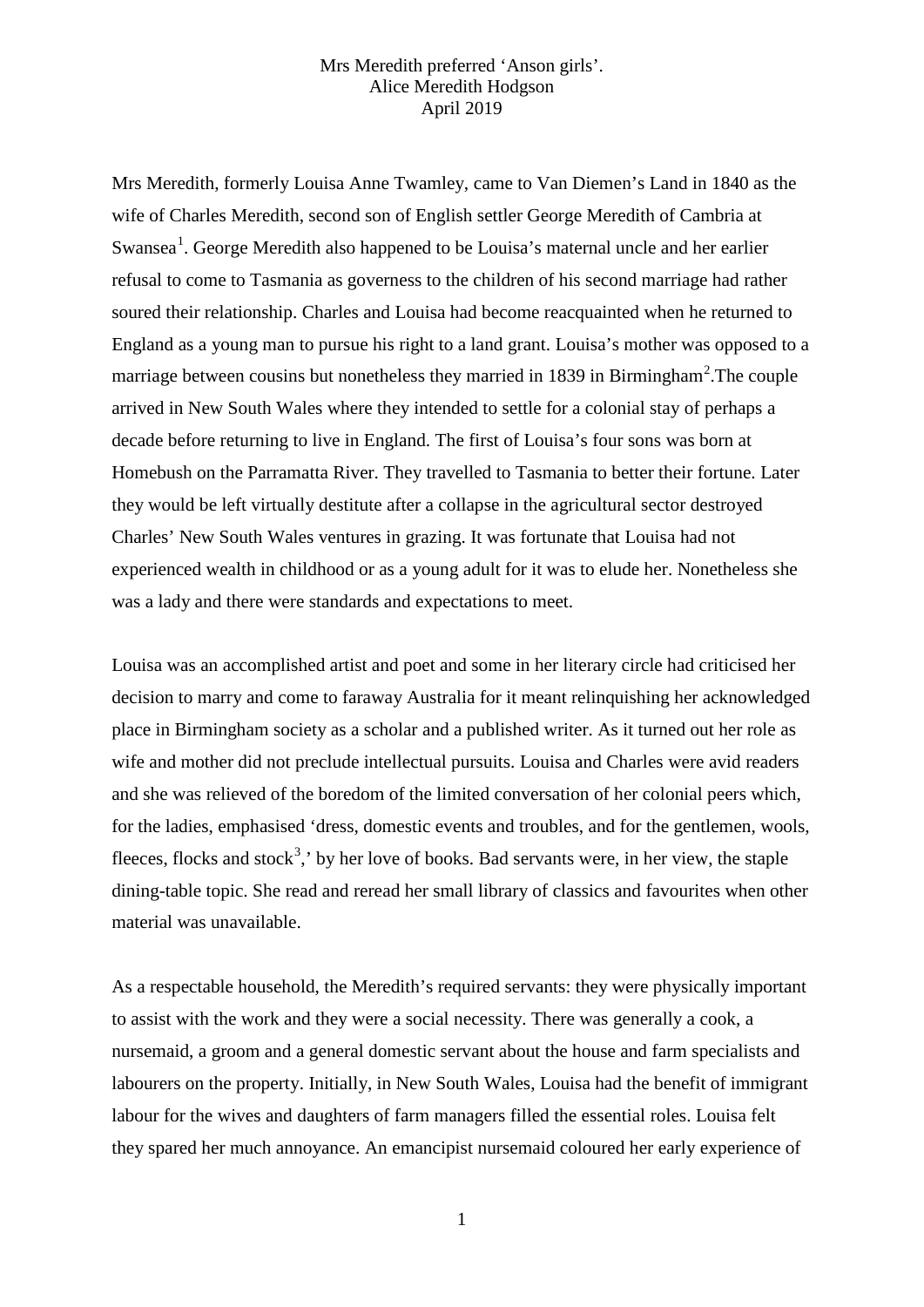convict servants and taught her to be vigilant with locks. This woman, who was with them only five days, stole valuable items on her way through.

The landscape and fauna of her new home captivated Louisa and she used her artistic skills to translate the revelations into works of art and literature, for children and adults. She was also a social commentator and her taut observations present an inkling of her views on convicts, servants, and daily life in colonial society. Some of her observations were not popular with her family or wider circle of acquaintances but this did not deter her<sup>[4](#page-6-3)</sup>.

A true royalist from the 'home' country, she dedicated her *Notes and Sketches of New South Wales* to her English friends for their amusement and *My Home in Tasmania* to her most gracious and beloved Queen, Victoria. Both volumes make light of the difficult physical and economic circumstances. The Meredith family moved many times in search of better times. Louisa followed Charles north and south in Tasmania before establishing the family, more or less, on the east coast first at Swansea, then near Buckland and finally in Orford. Tasmania was to remain their home. Limited finances meant the dreamt-of family return to England never eventuated although Louisa did return once in her dotage to oversee the publication of a book.

Louisa wrote *My Home in Tasmania* from Riversdale near Swansea. This was an early one of the many homes, or as she referred to it '[her] vagrant household'<sup>[5](#page-6-4)</sup> in the colony. It was here that she had her first real taste of selecting and managing convict servants in the period before Mrs Bowden's 'admirable reformatory work'<sup>[6](#page-6-5)</sup>, as Louisa termed it, had begun. The servants were selected by the Meredith's agent in Hobart, presumably from free or emancipist women looking for work and prepared to go to the country; and from the lists of convict women available for assignment due to their arrival in Hobart, because another colonist had returned the servant to the government, or they had finished a term in the female factory. This was a common arrangement. Letters in the Leake Papers to and fro between John Leake and his town agent show a similar agreement at Rosedale, an extensive farming enterprise near Campbell Town that had a large house to be tended<sup>[7](#page-6-6)</sup>.

Louisa had what she would recall as her worst servant experience with a woman sent from the female house of correction. She was: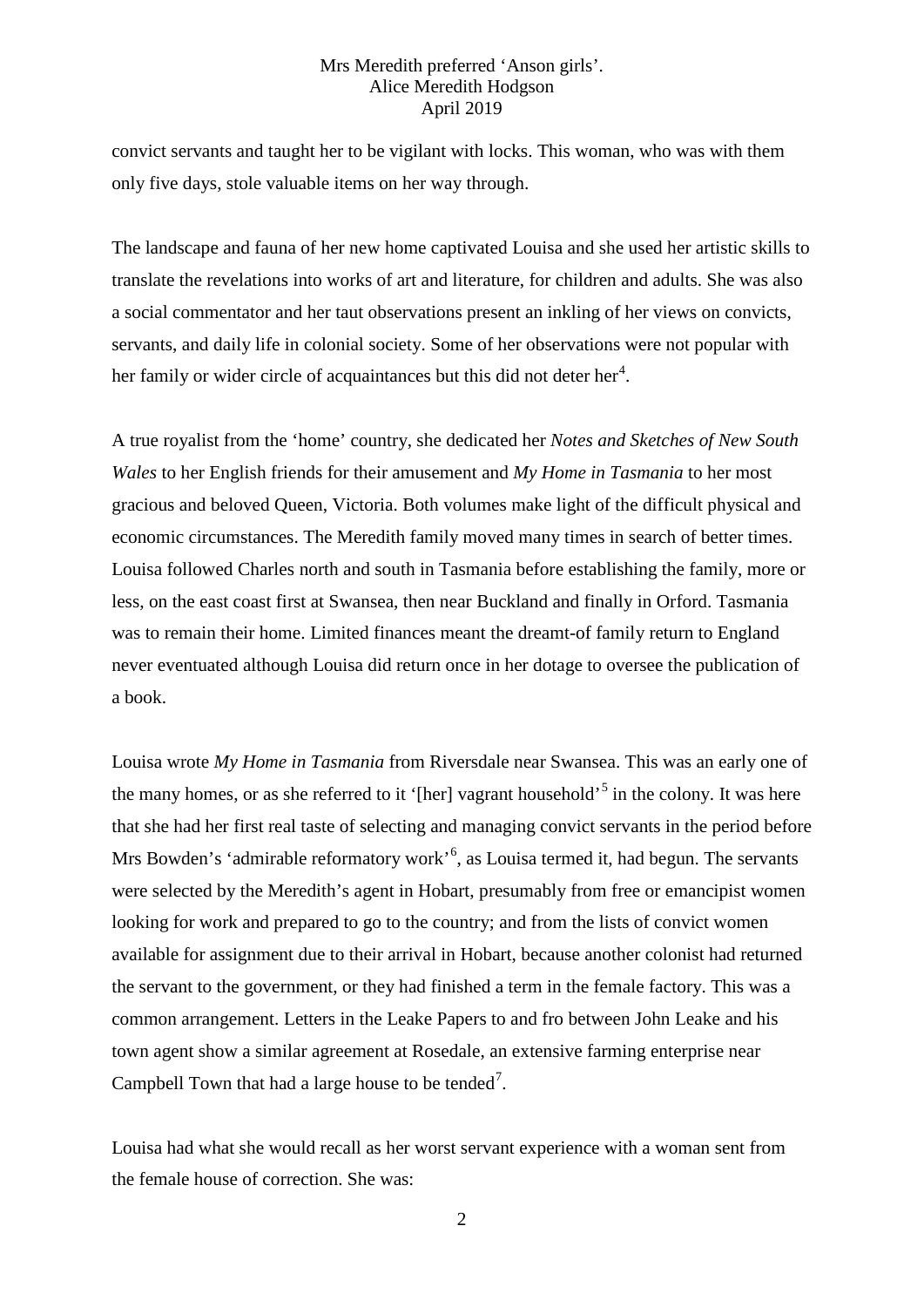'dirty – beyond all imagining, she drank rum, smoked tobacco, swore awfully, and was in all respects the lowest specimen of womankind I ever had the sorrow to behold. Before I had time to procure another, she drank herself into violent fits, so that four men could not hold her from knocking herself against the wall and floor, then went to the hospital, and, finally, got married $8$ !'

Servants were an indicator of gentility and eased the load of running an industrious household where cleaning, cooking, keeping the stove and fires burning, watching the baby and the interminable washing were constant priorities. Louisa supervised the housework and did much herself. Men were employed as cooks for the work of cutting wood and maintaining the stove was heavy but the lady of the house needed to be able to prepare and cook the dinner as Elizabeth Fenton of Fenton Forest and Elizabeth Leake of Rosedale both attest.<sup>[9](#page-6-8)</sup> Specialised and high value tasks, like supervising the dairy and butter making were rarely trusted to the servants. Louisa sewed; all the clothing for herself and her children, and the house linen, an enormous amount of which was required in the dining room and bedrooms. She tended the children, managed the chickens and ducks, dispensed the rations, and took on household chores. In between time she packed and unpacked her household goods, walked, sketched, read and wrote. Outwardly a stoic woman, Louisa lamented the loss of precious china and furniture when moving, again, caused breakages and visible damage to things from 'home', and then their replacements. She was often alone, but for the servants and the children, and keenly felt the lack of mature conversation when Charles was working away from the property.

Convict servants could be trial for the mistress. There was one instance when, with two convict women servants assigned to the house, a nursemaid and a maid, Louisa was obliged to dismiss the nursemaid who she had believed was:

> '… really good, virtuous and honest, and truly repentant of her former misdeeds: she was a kind nurse to our little boy, and a cheerful obliging servant...<sup>[10](#page-6-9)</sup>

But the nursemaid had to go for she had gained access to the wine and spirit cellar and with able assistance from the groom, drank her way to oblivion. The groom was also dispatched. This was doubly unfortunate for the maid was at the time doing time for striking her fellow

3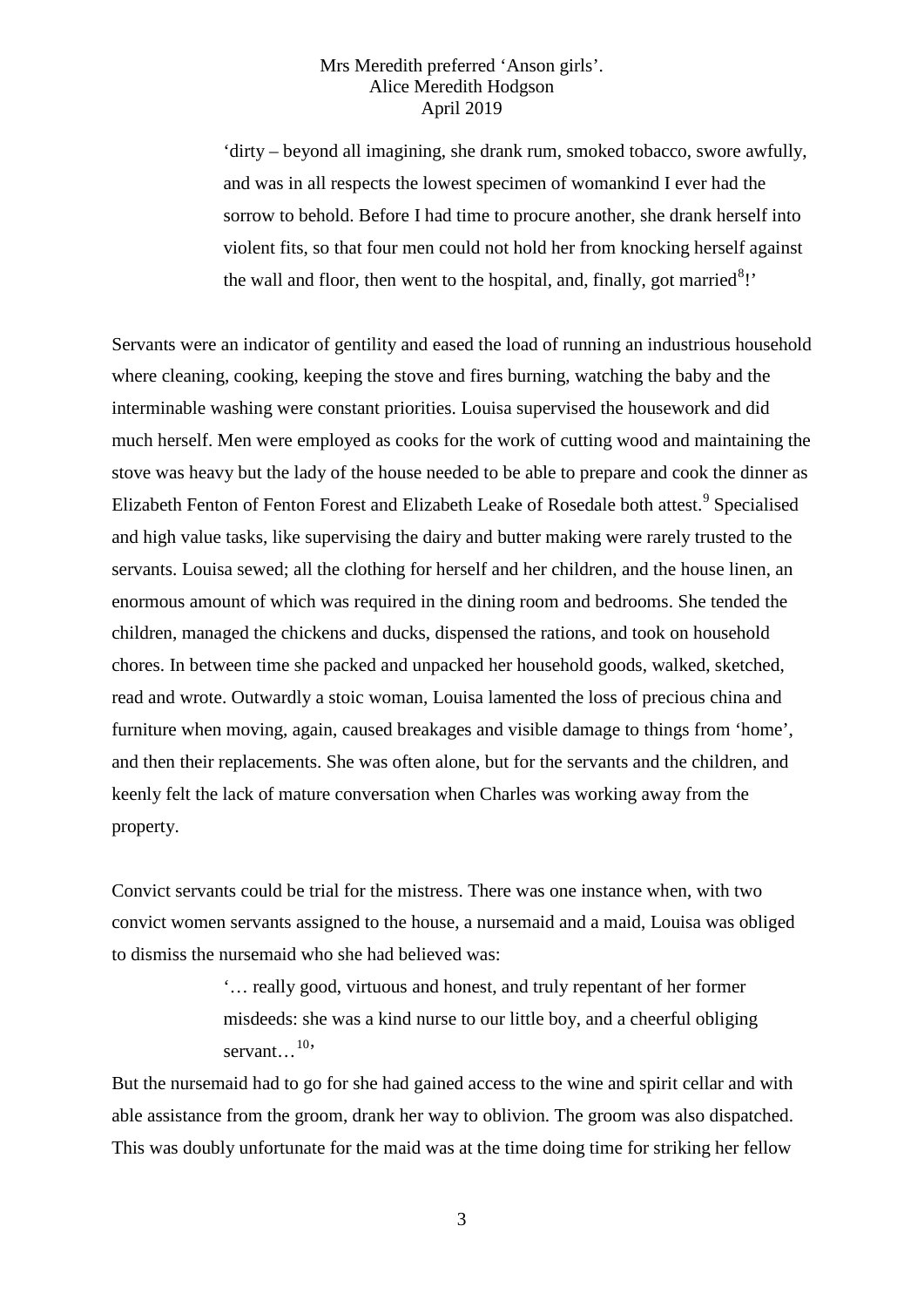servant. This left Louisa with little assistance for the period it took the maid to return from her stint of solitary.

After all this Louisa viewed the first of her *Anson* maids as an experiment. Her experience of 'prisoner women', as she termed them, had been passable and a nurserymaid secured through Mrs Bowden had remained for eighteen months. Nearly three months of this time was spent at Government House in Hobart where Louisa, her children, the nurserymaid and several other families and their retinues were accommodated. Charles Meredith stayed as his schedule allowed. The sojourn turned the maid's head. Louisa wrote:

> [She] 'was all I could desire in a servant, irreproachable in her conduct, clean, cheerful, and industrious until the visit to town, and the greater opportunities for showing her pretty face, caused neglect of her duty, and an alarming exhibition of pink silk stockings, thin muslin dresses, and other town vanities. $11$ ,

The maid would not go back to the isolation of the east coast. Mrs Meredith turned again to Mrs Bowden on the *Anson*.

I digress now to Caroline Leakey's description<sup>[12](#page-6-11)</sup>, supposedly fictitious in its day but now recognised as colonial convict social history[13,](#page-6-12) of going aboard the *Anson* probation station to select a new servant. Diplomatically there is no description of Mrs Bowden – she was in England for the fictitious period.

An eligible *Anson* prisoner was brought forward for inspection and was described:

'She had on the usual brown serge skirt (so short as to show a masculine pair of half-boots), a jacket of brown and yellow gingham, a dark blue cotton kerchief; and a prim white calico cap... $^{14}$ 

All was of coarse material; the final touch was rough knitted blue stockings.

The conversation between the colonist and the *Anson* official displayed the differing opinions of the merits of the probation system of punishment for women. The *Anson* attendant was, understandably, a staunch supporter to the potential for reformation while the new master was of the view that imprisonment for probation only deferred the process of reform, if not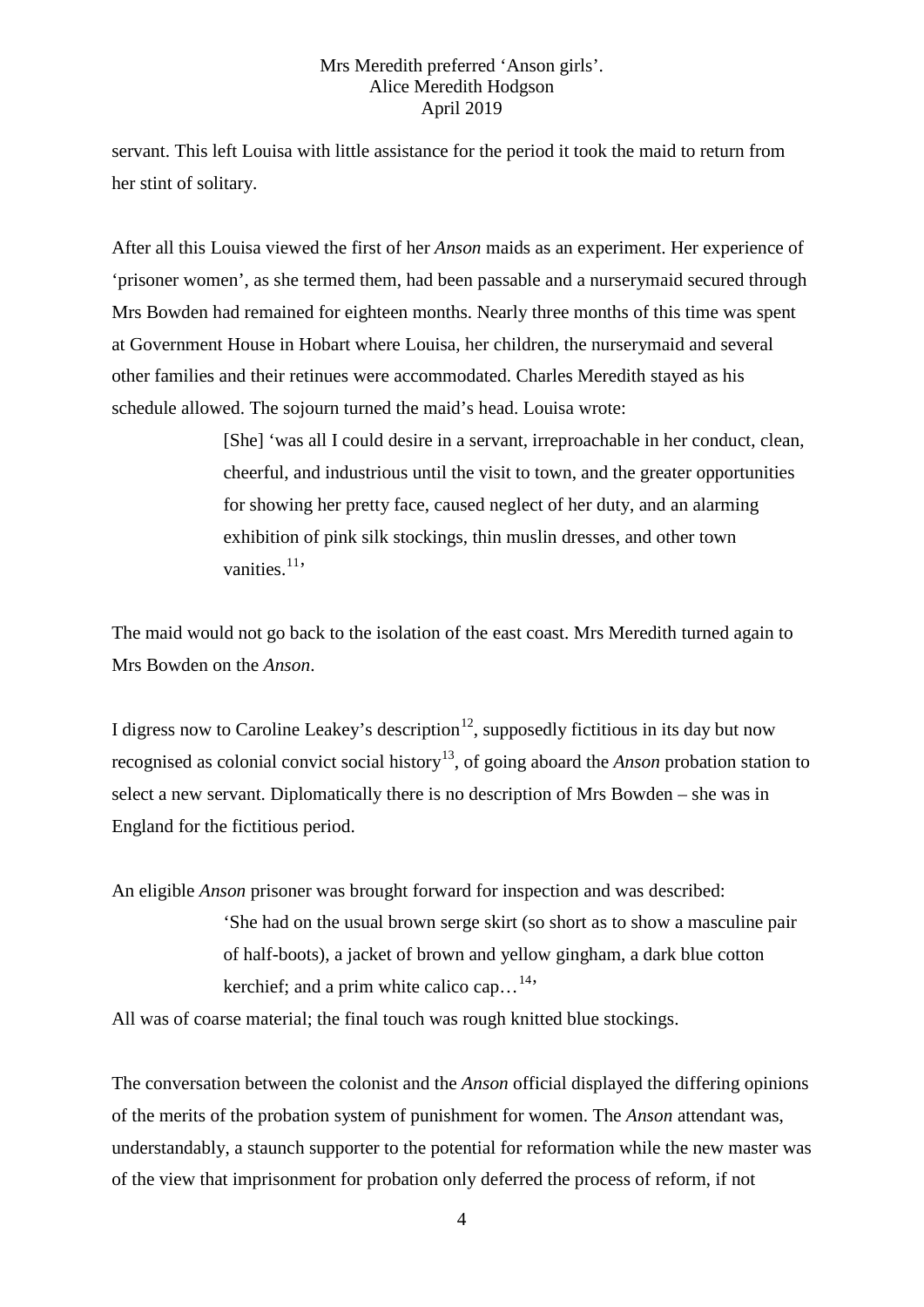making it more difficult. The offer of a tour was accepted and the visitors were shepherded through the cabins below decks and observed rows of women industriously cobbling, bonnet making and employing other trades, and in other spaces being schooled in reading and writing. They also witnessed the noise of a refractory woman in a solitary cell – kicking the walls and door and shouting for her release and noted the behaviour was likely only to result in a continuation of the punishment<sup>[15](#page-6-14)</sup>. The visitors departed the hulk as they had come, by row boat to the New Town wharf. The newly-contracted prisoner disembarked before them so she could be kept in full view.

Caroline, Lady Denison, recorded her view of the *Anson* in her journal after a visit with her husband, Sir William Denison, to the hulk as part of his vice-regal duties. Sir William was not a fan<sup>16</sup>. Lady Denison found Phillipa Bowden 'despotic', and many of the prisoner women 'quiet and respectful'<sup>17</sup>. She also expressed sympathy for the many women aboard who had children, particularly those with youngsters who had been sent to the Orphan School and had no contact with their mothers which she thought resulted in ' the misery of both at this parting.'[18](#page-6-17) Unfortunately Lady Denison did not comment to her journal on the performance of her *Anson* servants, of whom there would have been a number.

Louisa spoke only for herself in her commentary about convict women servants.

'Simply judging from the superior usefulness, willingness, and orderly, decent, sober demeanour of the women I have taken from the "Anson", over all others of their unfortunate class I have known I must believe the system pursued there by Mrs Bowden to be an excellent and effective one, and rendering the greatest possible benefit to the colony generally<sup>19</sup>.

Mrs Meredith was obviously a fan and also held quite firm views on social class, and suitability. In this context the woman she selected from the *Anson* to replace one of her household had been shaped into 'a willing, orderly and thankful creature...<sup>[20](#page-6-19)</sup> who, though of limited skill, came with the disposition to learn and became a successful addition to the household. Louisa generally found *Anson* servants orderly, decent and of sober demeanour and credited this to the practices employed on the probation hulk<sup>21</sup>.

5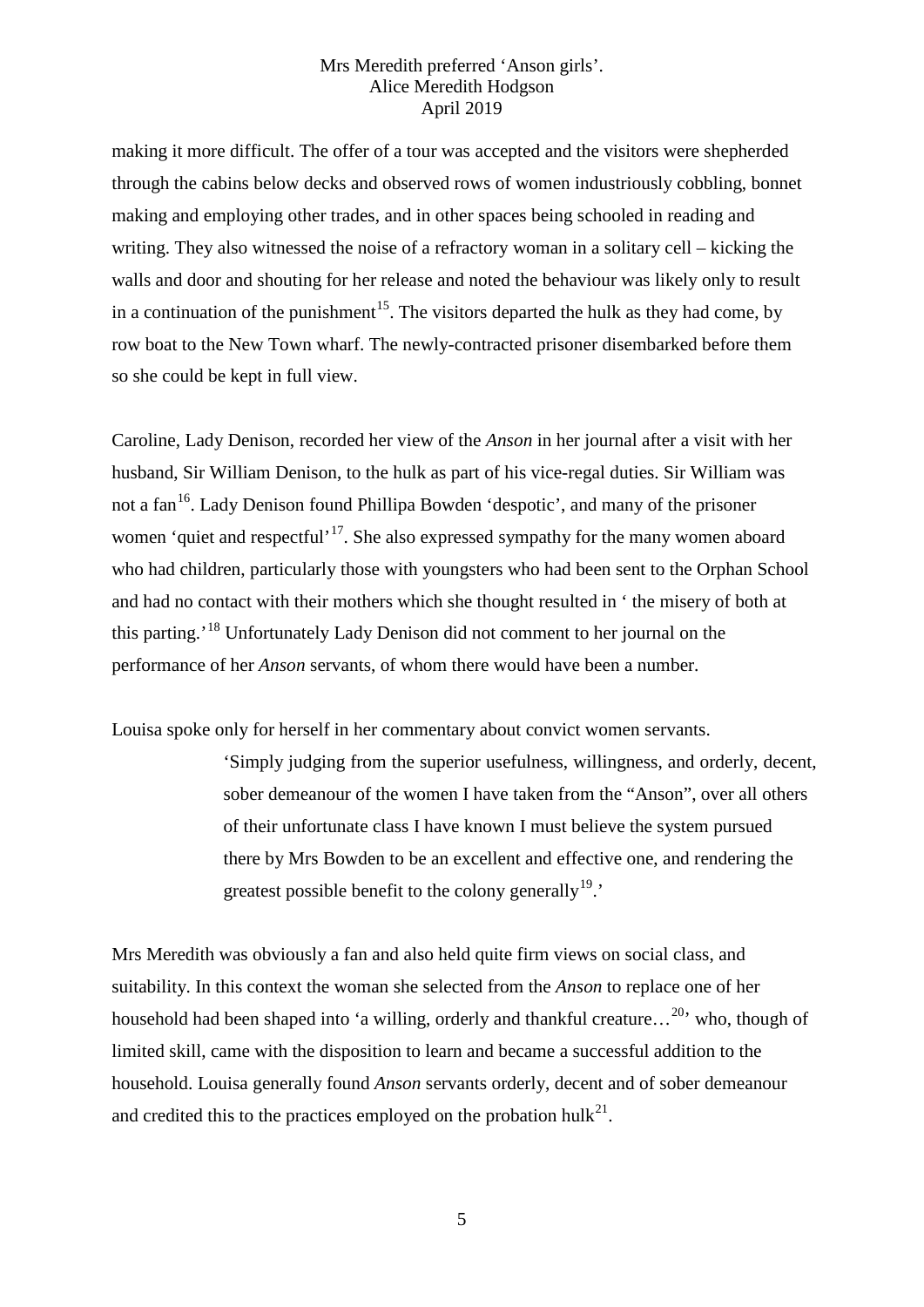Louisa remarked on the respect the prisoners showed Mrs Bowden and her staff. It surprised her that convict servants commented well on their time on the hulk and of the relationships between people  $^{22}$ . She may have been lucky in her choices and not secured a woman with propensities to kick down doors.

Louisa paid her *Anson* girls<sup>23</sup>, as she termed them, eight or nine pounds a year raising the amount on performance. Free women expected a much higher wage and were reluctant for country service. Louisa found them less willing and less under her control. A bother with all domestic servants, prisoner or free, was they constantly left to get married  $24$ . She complained to her readers:

> 'All are certain of marrying, if you please; proposals are plentiful, inconveniently so. Indeed, sometimes, to masters and mistresses, when tidy handmaidens are wooed, won, and married in such quick succession that new servants have constantly to be sought... But [she added] a suitable marriage is so probable and legitimate a means of reformation, that we never place obstacles in the way of such good intentions. Those prisoner-women who settle in the country, with few exceptions, behave well and industriously.<sup>25</sup>

Louisa was a firm proponent of developing self-respect in the prisoner population. Drink was clearly a great evil for women, particularly for prisoners. Louisa saw it reduce capable and conscientious women to careless wrecks. She continued to run a home in Tasmania until financial circumstances led her to move to rooms just months prior to her death in 1895. Convict and free servants, her sons, daughters-in-law, and granddaughters supported her in running her household over the many decades of her Tasmanian life. Income from Louisa's writing had helped keep these households afloat.

Louisa Meredith spoke of her own experience. As with her views of Mrs Bowden and the *Anson*, she was committed to social commentary.